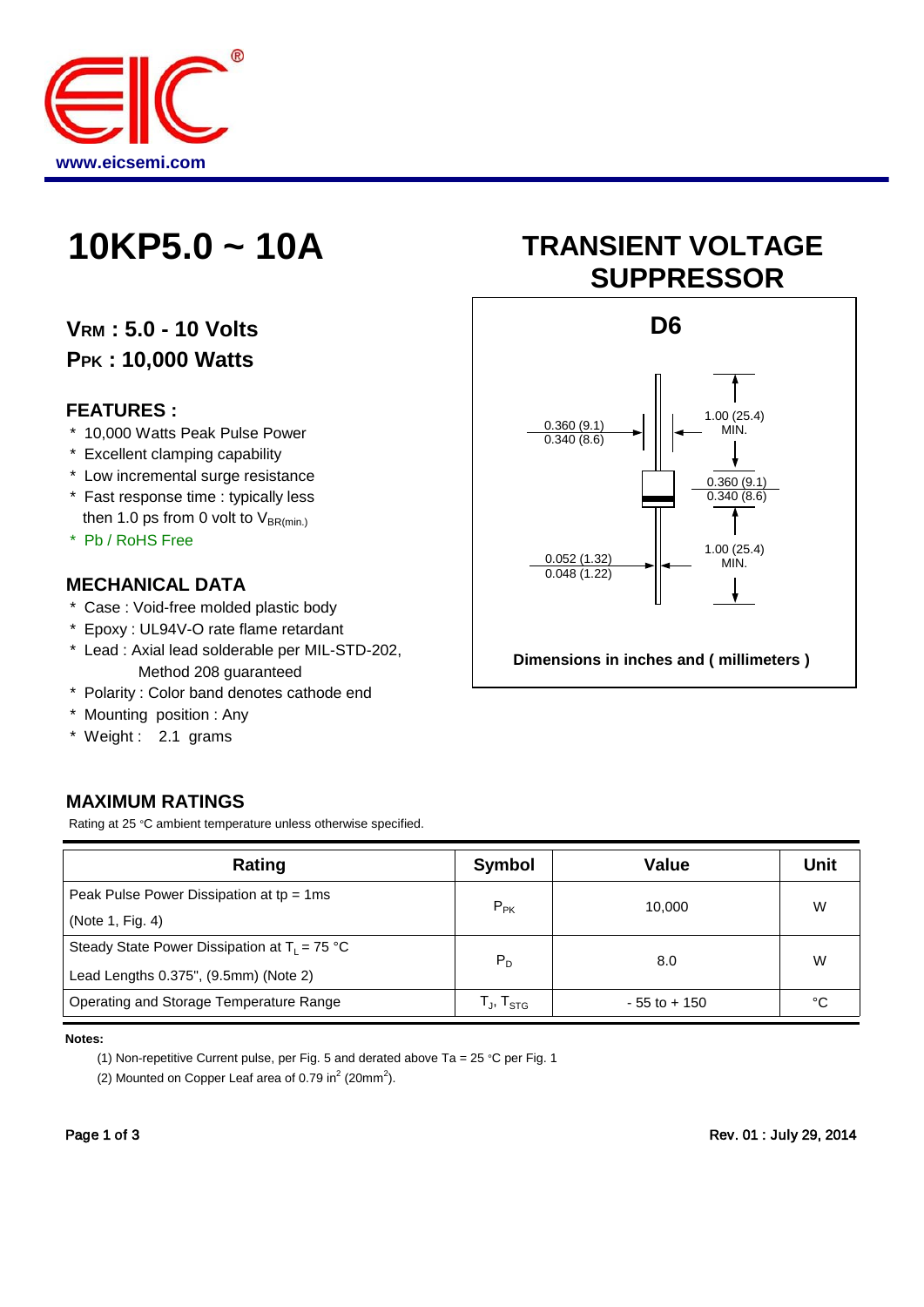

# **ELECTRICAL CHARACTERISTICS** (Rating at 25 °C ambient temperature unless otherwise specified)

|                | Breakdown Voltage @ I <sub>T</sub> |       |                   | Reverse   | Maximum         | Maximum         | Maximum                       | Maximum     |
|----------------|------------------------------------|-------|-------------------|-----------|-----------------|-----------------|-------------------------------|-------------|
|                | ( Note 1)                          |       |                   | Stand off | Reverse Leakage | Peak Pulse      | Clamping                      | Temperature |
| <b>TYPE</b>    |                                    |       |                   | Voltage   | $@V_{RM}$       | Current (Note2) | Voltage @ I <sub>PPM</sub>    | Coefficient |
| $V_{BR}$ (V)   |                                    | $I_T$ | $V_{\mathsf{RM}}$ | $I_R$     | $I_{PPM}$       | $V_C$           | of $\mathsf{V}_{\mathsf{BR}}$ |             |
|                | Min.                               | Max.  | (mA)              | (V)       | $(\mu A)$       | (A)             | (V)                           | $(\%$ /°C)  |
| 10KP5.0        | 6.40                               | 7.30  | 50                | 5.0       | 5000            | 1042            | 9.60                          | 0.057       |
| 10KP5.0A       | 6.40                               | 7.00  | 50                | 5.0       | 5000            | 1087            | 9.20                          | 0.057       |
| 10KP6.0        | 6.67                               | 8.15  | 50                | 6.0       | 5000            | 877             | 11.4                          | 0.061       |
| 10KP6.0A       | 6.67                               | 7.37  | 50                | 6.0       | 5000            | 971             | 10.3                          | 0.061       |
| 10KP6.5        | 7.22                               | 8.82  | 50                | 6.5       | 2000            | 813             | 12.3                          | 0.065       |
| 10KP6.5A       | 7.22                               | 7.98  | 50                | 6.5       | 2000            | 893             | 11.2                          | 0.065       |
| 10KP7.0        | 7.78                               | 9.51  | 50                | 7.0       | 1000            | 752             | 13.3                          | 0.068       |
| 10KP7.0A       | 7.78                               | 8.60  | 50                | 7.0       | 1000            | 833             | 12.0                          | 0.068       |
| 10KP7.5        | 8.33                               | 10.2  | 5                 | 7.5       | 250             | 699             | 14.3                          | 0.073       |
| 10KP7.5A       | 8.33                               | 9.21  | 5                 | 7.5       | 250             | 775             | 12.9                          | 0.073       |
| 10KP8.0        | 8.89                               | 10.9  | 5                 | 8.0       | 150             | 667             | 15.0                          | 0.075       |
| 10KP8.0A       | 8.89                               | 9.83  | 5                 | 8.0       | 150             | 735             | 13.6                          | 0.075       |
| 10KP8.5        | 9.44                               | 11.5  | 5                 | 8.5       | 50              | 629             | 15.9                          | 0.078       |
| 10KP8.5A       | 9.44                               | 10.4  | 5                 | 8.5       | 50              | 694             | 14.4                          | 0.078       |
| 10KP9.0        | 10.0                               | 12.2  | 5                 | 9.0       | 20              | 592             | 16.9                          | 0.081       |
| 10KP9.0A       | 10.0                               | 11.1  | 5                 | 9.0       | 20              | 649             | 15.4                          | 0.081       |
| 10KP10         | 11.1                               | 13.6  | 5                 | 10        | 15              | 532             | 18.8                          | 0.084       |
| <b>10KP10A</b> | 11.1                               | 12.3  | 5                 | 10        | 15              | 588             | 17.0                          | 0.084       |

#### **Notes:**

(1) VBR measured after IT applied for 300  $\mu$ s., IT = square wave pulse or equivalent.

(2) Surge Current waveform per Fig. 3

(4) For Bi-directional devices having VR of 10 Volts and under the IR limit is doubled.